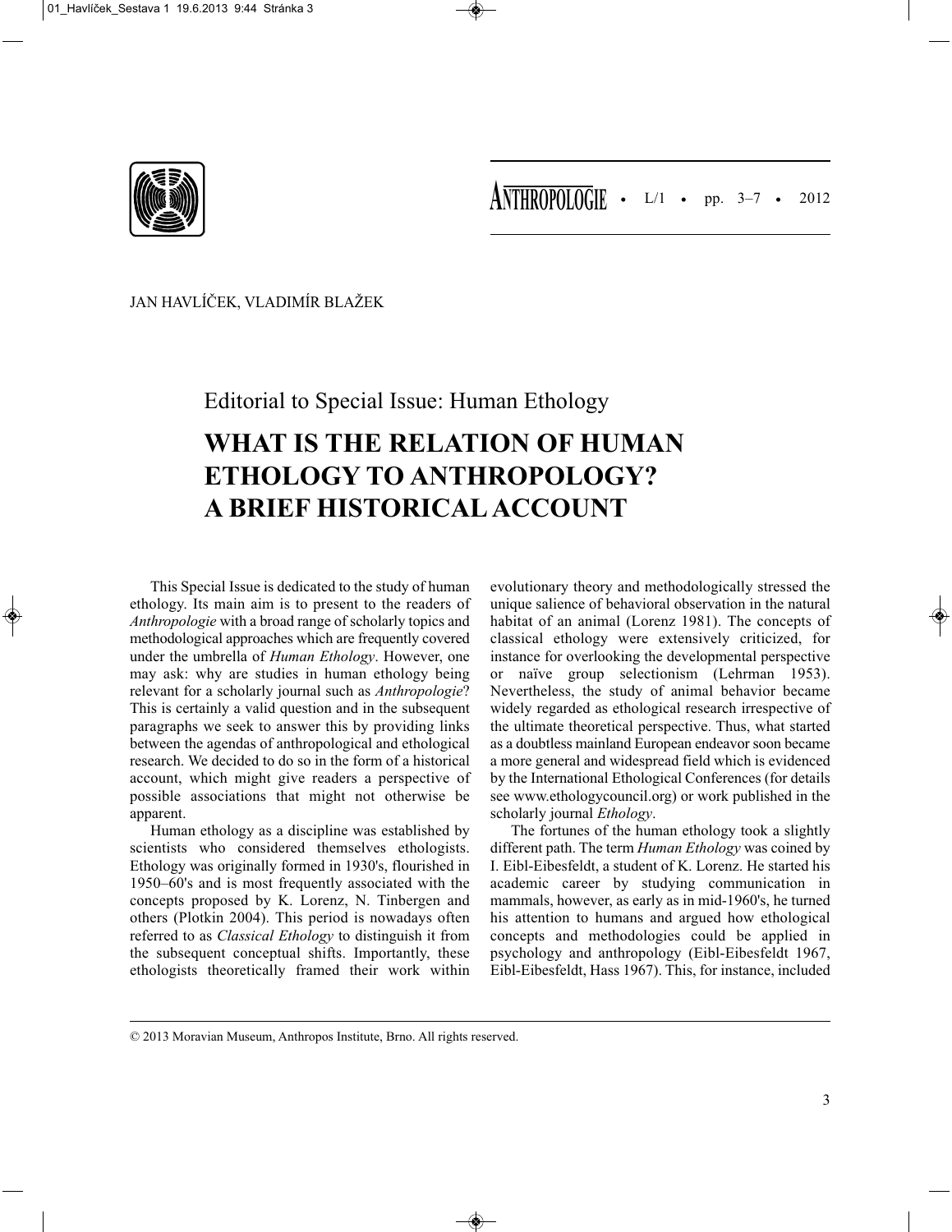his work on nonverbal behavior in congenially deaf and blind people (Eibl-Eibesfeldt 1973) or studies on expressive behavior in nonindustrial cultures such as !Ko people of Botswana or Eipo of New Guinea (Eibl-Eibesfeldt, Hass 1967). As noted above, behavioral observation became a respected method for studying animal behavior, including that of our primate relatives. Thus, perhaps not surprisingly some primatologists, among others R. A. Hinde (1972), proposed the need to apply ethological and comparative approaches to the study of human behavior. Another pioneer whose work can not be omitted is John Bowlby (1969); his attachment theory was strongly influenced by writings of the classical ethologists. The theory eventually became part of mainstream developmental psychology. Finally, the broader public became aware of this academic movement thanks to extensive popularization by a British zoologist Desmond Morris (Morris 1968).

The early studies in human ethology embraced both theoretical concepts and methodology from the classical ethology. Thus, not surprisingly they focused on aspects of behavior which either showed low cross-cultural variance, such as facial expressions, or on aspects of behavior which were considered inborn (e.g., Eibl-Eibesfeldt 1973, Hinde 1972). Similarly, their primary methodological approach was structured observation, stressing the unobtrusive role of the observer, which led to the invention of several special filming devices and the foundation of an extensive film archive. These early attempts inspired several human developmental psychologists and behavioral observation became a recognized and valid method during 1970's. Interestingly, the adjective "ethological" in the titles of many human behavioral studies was meant to indicate that it was based on structured non-interfering observation.

A key year in human ethology appears to be 1972, when the International Society for Human Ethology was established (Charlesworth 1991) and two pioneering books on child behavior from the ethological perspective were published, namely McGrew's *An Ethological Study of Children* (McGrew 1972) and *Ethological Studies of Children Behavior* edited by N. Blurton-Jones (Blurton-Jones 1972). The author of the latter book also played a significant role in terms of establishing a link between ethology and anthropology. As many other researchers of that era, he was trained in behavioral biology (Blurton-Jones did his PhD at Oxford under Tinbergen's supervision) and applied this knowledge to children's spontaneous behavior. After he had moved to UCLA in the early 1980's, he joined an emerging group of evolution-oriented anthropologists. These researchers were inspired by what were at that time fresh ideas of evolutionary theorists such as W. Hamilton's concept of kin selection (Hamilton 1964), R. Triver's work on parental investment and parent-offspring conflict (Trivers 1971) and E. O. Wilson's seminal book *Sociobiology: The New Synthesis* (Wilson 1975) and they framed their work within evolutionary theory while employing traditional anthropological methodology. This movement gave birth to what is currently known as Human Behavioral Ecology. Sociobiologists were in many respects critical of ethologists, especially those working in Lorenzian tradition. However, more fundamental was what they had in common, namely acknowledging the heuristic value of evolution. Note that the concept of evolution was alien to virtually all mainstream social sciences until the late 1980's and speaking about such issues might have easily presented a serious hazard to one's academic career (Segestråle 2001). The transition was eventually accomplished with the rise of evolutionary psychology and evolutionary approaches now appear to be taken seriously by many respected social scientists of different theoretical backgrounds. However, this could only have been possible thanks to its predecessors. Although individual behavioral sciences such human ethology, behavioral ecology and evolutionary psychology remain in disagreement over some key concepts (such as the Environment of Evolutionary Adaptiveness), which resulted in numerous academic struggles (see for instance, Gangestad, Simpson 2007), currently we are witnessing a mélange of these individual disciplines and the methods they employ. Such interdisciplinarity includes other fields such as traditional psychology and, most importantly, also biological anthropology.

This brief (and limited) historical overview was intended to elucidate why behavioral sciences including human ethology are in some regions regarded as a part of the psychology curriculum while in other countries are considered as part of the anthropology or zoology curriculum.

As this Special Issue is mainly based on work of scholars from the Czech Republic we will now shortly introduce the paths of behavioral sciences in this region, which due to political interference within academia has tended to take one relatively specific track. In former Czechoslovakia, ethology was considered an "imperialist pseudo-science" by the ruling communist ideologists, mainly due to Lorenz's (1966) popular book *On Aggression*. Interestingly, several books based on the critique of Lorenz's ethology were translated into Czech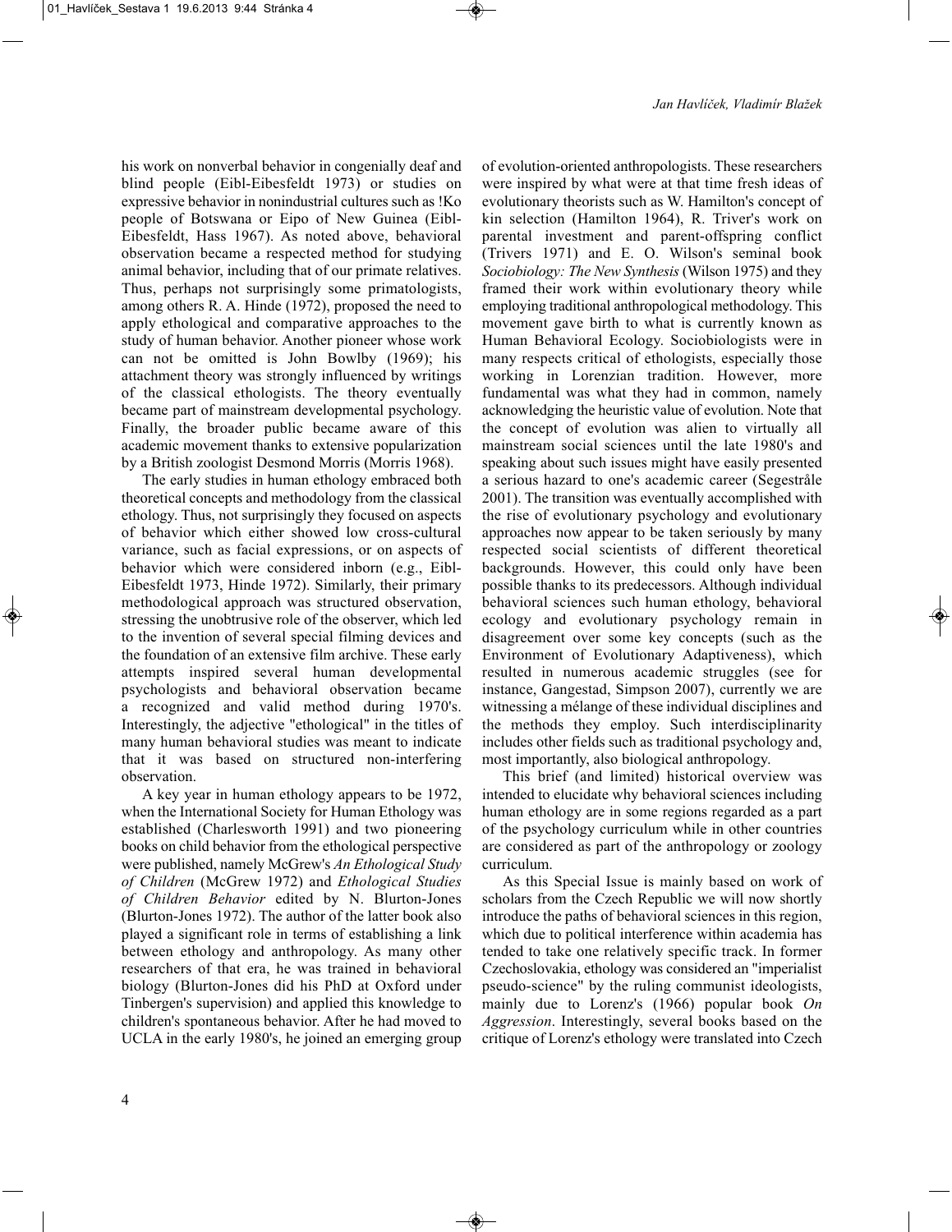(see e.g., Hollitscher 1975); however, the original work was unavailable and readers may therefore not have been fully capable of comprehending what had caused such severe critique. The main proponent of ethology (although the term itself was systematically avoided) in that era was the longtime director of the Prague ZOO Zdeněk Veselovský, who considered himself Lorenz's disciple. Apart from his scholarly papers, he also published several dozens of popular books mainly on animal behavior (e.g., Veselovský 1972, 1992), which were widely read and significantly contributed to the dissemination of ethological thought to the broader public. In roughly the late 1960', several other Czech scholars of various backgrounds found inspiration for their work on humans in ethology. Among these scholars was pediatrician Hanuš Papoušek, who established working group within the Research Institute for Mother and Child Care in Prague, which focused on infant behavior and attachment formation. However, after the Soviet occupation of Czechoslovakia in 1968, he emigrated to Germany, where he continued his work mainly on early mother-infant interactions and intuitive parenting (see e.g., Papoušek, Papoušek 1987) at the Ludwig-Maximilian University in Munich (Hopkins, Lewis 2000). The ideas of ethology were also embraced by a group of scientists at the Psychiatric Research Institute in Prague, who focused on sexual disorders. They built on the work of sexologist Kurt Freund (see e.g., Freund 1965), who fled to Toronto, Canada in the wake of the Prague Spring in 1968. An informal leader among this group was psychologist Jaroslav Madlafousek. His main interest involved motivational circuits in sexual behavior (Madlafousek, Hliňák, 1977) and he was heavily influenced by work in classical ethology (Bartoš 2009). From this perspective he also interpreted various sexual disorders such as exhibitionism (Madlafousek *et al.* 1981). At the same institute another researcher Zdeněk Klein, who was a biological anthropologist by training, conducted work mainly focused on nonverbal behavior (Klein 1998, 2000). Sadly though, from the late 1970's until the fall of communism in 1989, for political reasons he was forced to withdraw from work in academia (Höschl 2001). He delivered his enthusiasm for the ethological approach to human behavior, for instance, at the conferences of the Czechoslovak (predecessor of Czech and Slovak) Ethological Society (for details see, www.csets.sk) and later throughout his courses on human ethology at the Charles University in Prague. This contribution makes him one of several "father-figures" of human ethology in the Czech Republic. The further development of human ethology since the 1990's is still too fresh to provide a broad perspective and to some extent involves both authors of this editorial, thus we will leave its characterization to future writers. It is worthwhile noting, however, that in the subsequent years, human ethology courses and research more generally has become a standard part of the anthropology curriculum at several Czech universities, namely the University of West Bohemia in Pilsen and Charles University in Prague. Also some of the recent work grounded in behavioral sciences specifically targeted domestic audience (see for instance the monograph *The Human Face* edited by Blažek, Trnka 2008).

This Special Issue contains contributions mainly by young Czech scholars who employ the human ethology and evolutionary psychology framework in their own research. The body of the work presented is by no means exhaustive or a representative display of the field or the particular study area, but rather tends to mirror the history of this field in the Czech Republic. However, we believe that it gives a perspective to the interested reader of what the possible links between ethology and other disciplines of anthropology are. Our main reasons to initiate such an enterprise were twofold. First, we aimed to give scholars at the beginning of their academic career a chance to present their work with editorial guidance rather than simple rejection. Some senior scholars tend not to consider how challenging (and often also how frustrating) the task is for young researchers to get their work published in high profile journals with high rejection rates. Second, our intention was to show that many of the research projects thought of as ethological by their authors in fact employ methods and theories which are commonly considered to be part of other disciplines such as biological anthropology or psychology.

The studies presented might be grouped into several research areas. Firstly, three of the studies presented are relatively closely linked to biological anthropology as they explore how variation in body characteristics affects perception. These include a methodological paper by Pivoňková, who evaluates several methods of sexual dimorphism assessment, a study by Kočnar and Kleisner on the effect of eye colour on the perception of dominance and, finally, a paper by Třebický *et al.* reviewing the current evolutionary approaches to the study of physical attractiveness.

Another set of studies explores the various aspects of romantic and sexual relationships. Specifically, Štěrbová and Valentová review studies on assortative mating including phenomena such as "sexual imprinting".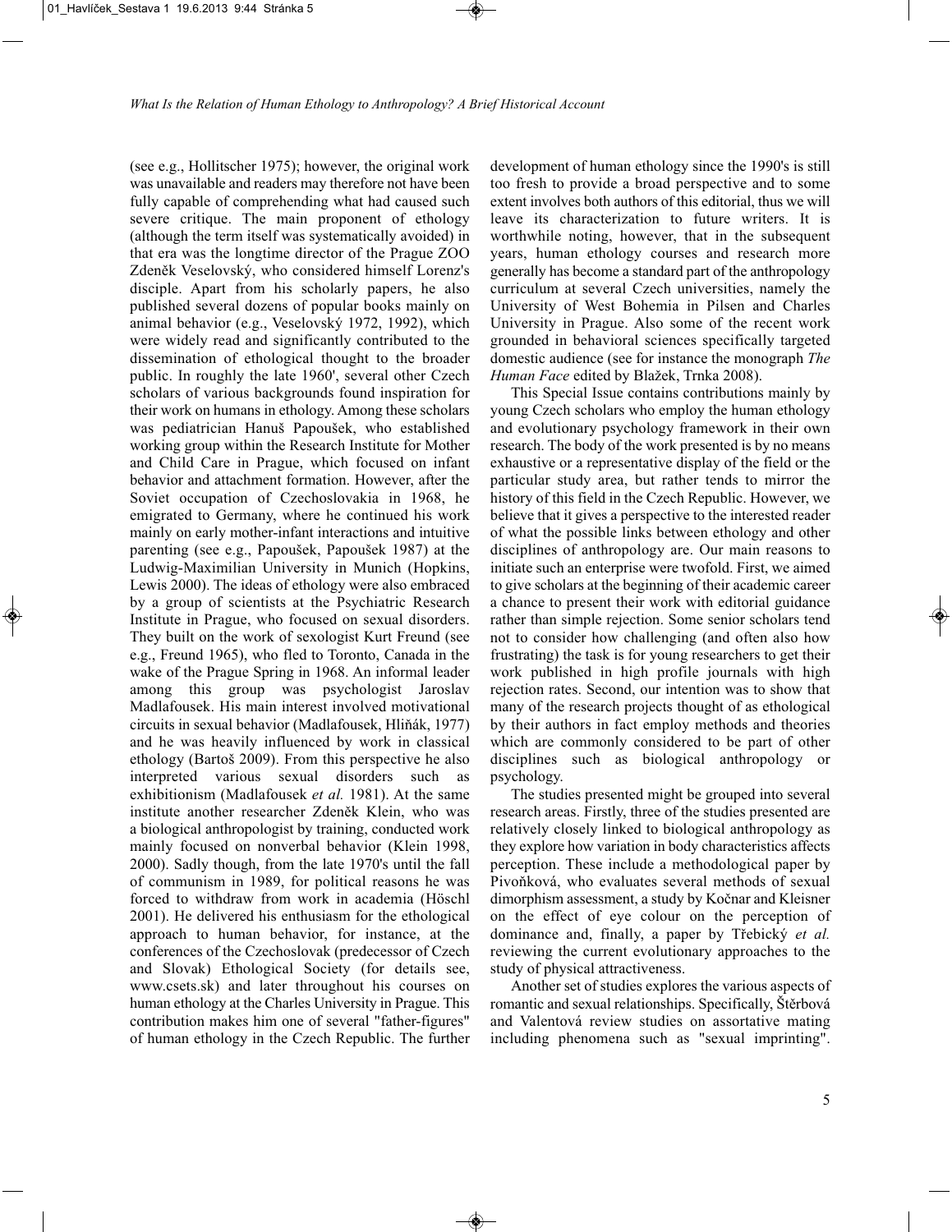A paper by Bártová and Valentová presents evolutionary theories of homoerotic and sexual interaction. An empirical study by Varella *et al.* focuses on sex differences in the preference for psychological femininity/masculinity and, similarly, Binter *et al.* investigated sex differences in the frequency and occurrence of various sexual fantasies.

Yet another three studies complete the variety of topics and approaches covered. First, a review paper by Fialová and Havlíček explores the issue of emotionrelated body odours and their effect on human psychology and behavior from the perspective of the theory of signalling. Further, Lindová *et al.* analyze nonverbal behavior related to domineering strategies using a novel two dimensional model of dominance. Finally, a theoretical paper by Uhlíř and Stella critically assesses memetic theories of culture.

We believe that these are examples of genuinely interdisciplinary work and not simply work the authors declared to be of interdisciplinary nature simply for the purpose of grant proposals. In wake of this research we do not find it difficult to convince readers that human ethology should be considered as an anthropological discipline. In our view, most of the discussions on what belongs to the particular academic discipline and what not is rather infertile and therefore find more enjoyment in reading and engaging in exciting findings and heuristic concepts instead.

## **ACKNOWLEDGEMENTS**

We would like to thank Kelly D. Cobey, Lenka Nováková and Marco Stella for their valuable advices and proof-reading. JH was supported by Charles University Research Centre UNCE 204004.

## **REFERENCES**

- BARTOŠ L., 2009: PhDr. Jaroslav Madlafousek, CSc. (in czech). *Zprávy ČSEtS* 25: 3–5.
- BLAŽEK V., TRNKA R., 2008: *Lidský obličej. Vnímání tváře z pohledu kognitivních, behaviorálních a sociálních věd. (The human face: The Face Perception from the Perspective of Cognitive, Behavioral and Social Sciences)* (in czech). Karolinum, Praha.
- BLURTON-JONES N., 1972: *Ethological Studies of Child Behavior.* Oxford University Press, New York.
- BOWLBY J., 1969: Attachment. Attachment and Loss (vol. 1). Basic Books, New York.
- EIBL-EIBESFELDT I., 1967: Concepts of ethology and their significance in the study of human behavior. In: H. Stevenson, E. H. Hess, H. Rheingold (Eds.): *Early Behavior: Comparative and Developmental Approaches.* Pp. 127–146. John Wiley, New York.
- EIBL-EIBESFELDT I., HASS H., 1967: Film studies in human ethology. *Curr. Anthropol.* 8, 5: 477–479.
- EIBL-EIBESFELDT I., 1973: The expressive behavior of the deaf-and-blind born. In: M. von Cranach, I. Vine (Eds.): *Social Communication and Movement.* Pp. 163–194. Academic Press, London.
- FREUND K., 1965: A simple device for measuring volume changes of the male genital organ. *Česk. Psychiatr.* 61, 3: 164–166.
- GANGESTAD S. W., SIMPSON J. A. 2007: *The Evolution of Mind: Fundamental Questions and Controversies.* The Guilford Press, New York.
- HAMILTON W. D., 1964: The genetical evolution of social behavior I. *J. Theor. Biol.* 7, 1: 1–16.
- HINDE R. A., 1972: *Non-verbal Communication*. Cambridge University Press, Oxford.
- HOLLITSCHER W., 1975: *Lidská agresivita v dílech Marxe, Freuda a Lorenze. (Human Aggression in the Writings of Marx, Freud and Lorenz)* (in czech). Svoboda, Praha.
- HOPKINS B., LEWIS C., 2000: Hanuš Papoušek, MD, ScD. 1922–2000. *Infant Child Dev.* 9, 3: 179–180.
- HÖSCHL C., 2001: Zdeněk Klein. (in czech). *Zprávy ČSEtS* 14: 5.
- CHARLESWORTH W. R., 1991: Light thoughts on the origins and nature of human ethology. *Hum. Ethol. Newslett.* 6: 1–4.
- KLEIN Z., 1998: *Atlas sémantických gest (Atlas of semantic gestures)* (in czech). HZ, Praha.
- KLEIN Z., 2000: The ethological approach to the study of human behavior. *Neuroendocrinol. Lett.* 21, 6: 477–481.
- LEHRMAN D. S., 1953: A critique of Konrad Lorenz's theory of instinctive behavior. *Q. Rev. Biol.* 28, 4: 337–363.
- LORENZ K., 1966: *On Aggression.* Methuen and Co., London.
- LORENZ K., 1981: *The Foundations of Ethology*. Springer, New York.
- MADLAFOUSEK J., HLIŇÁK Z., 1977: Sexual behavior of the female laboratory rat: Inventory, patterning, and measurement. *Behavior* 63, 3/4: 129–174.
- MADLAFOUSEK J., ŽANTOVSKÝ M., HLIŇÁK Z., KOLÁŘSKÝ A., 1981: Sexual behavior as a communicative process by which a system of partial motivational states is realized (in czech). *Česk. Psychiatr.* 77, 6: 377–384.
- MCGREW W. C., 1972: *An Ethological Study of Children's Behavior.* Academic Press, New York.
- MORRIS D., 1968: *The Naked Ape: A Zoologist' study of the Human Animal*. Cape, London.
- PAPOUŠEK H., PAPOUŠEK M., 1987: Intuitive parenting: A dialectic counterpart to the infant's integrative competence. In: J. D. Osofsky (Ed.): *Handbook of Infant Development (2nd ed.). Wiley Series on Personality Processes.* Pp. 669–720. John Wiley and Sons, Oxford.
- PLOTKIN H., 2004: *Evolutionary Thought in Psychology: A Brief History.* Wiley-Blackwell, London.
- SEGESTRÅLE, U. 2001: *Defenders of the Truth: The Sociobiology Debate.* Oxford University Press, New York.